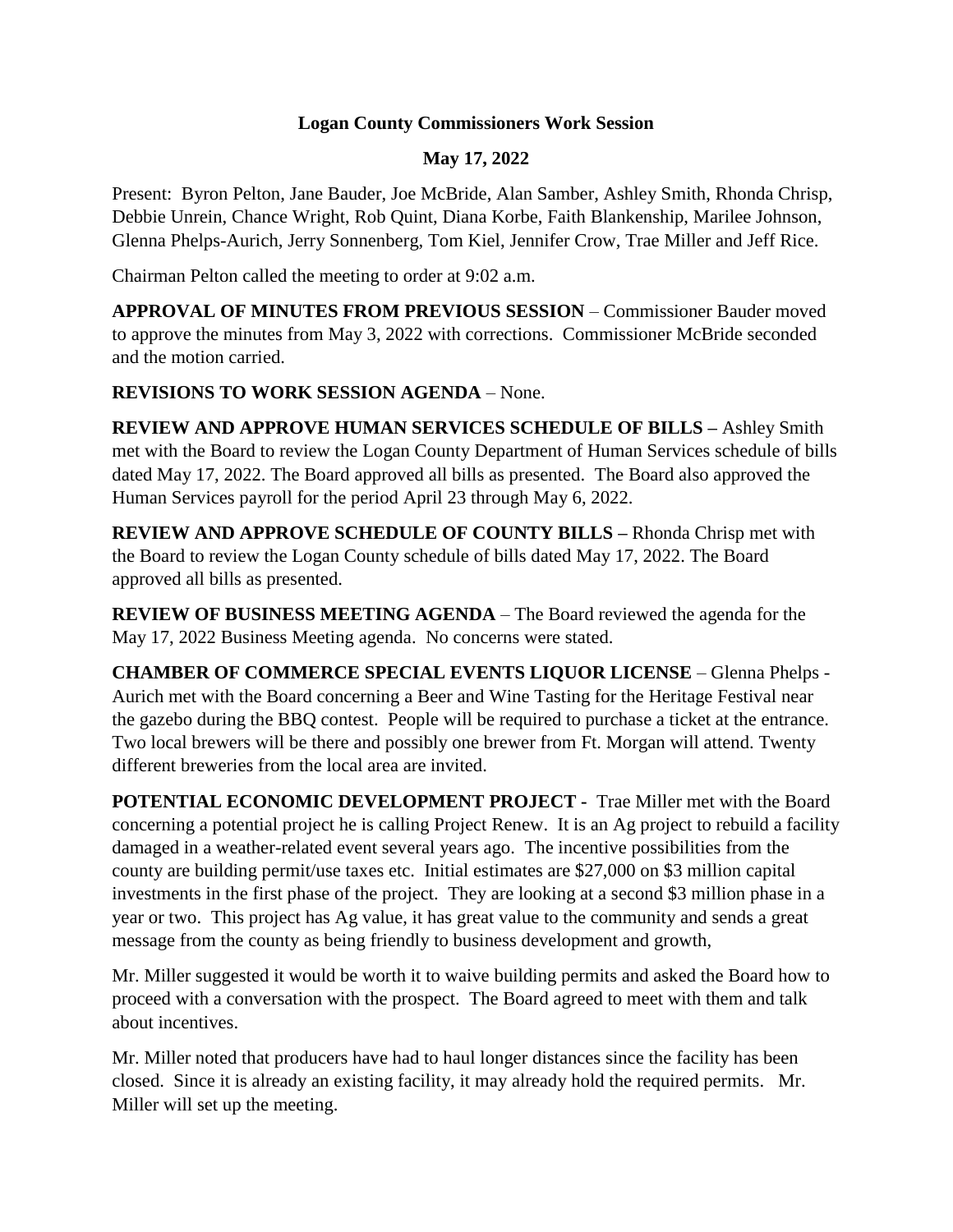**DISTRICT ATTORNEY GROUP HEALTH INSURANCE** - Diana Korbe met with the Board to discuss the District Attorney Group Health Insurance. The insurance will be \$29.23 per month more than the current group plan that they are on. They will be on the same plan as the county, the PPO 2000 plan. They cannot go back to the PPO 500 they were on. They had talked about keeping their own dental and vision but it is cheaper going with the CHP dental and vison. They know that they will have to start over with the CHP deductible for the year. The Board agreed and signed the letter to approve.

**FAMILY AND MEDICAL LEAVE INSURANCE (FAML)** – Diana Korbe met with the Board to discuss FAMLI. The Board will need to decide if the county will participate in FAMLI. Local governments can choose whether to participate. The employer pays a portion of the premium or .45% of wages and the employee pays .45 % of wages. Another option is the county can decline all participation in FAMLI and must revisit participation every eight years. A third option is employees can participate on their own and must fill out all paperwork and submit on their own. The county would still be affected in honoring their time out. Commissioner Pelton pointed out that Logan County voters voted it down, and suggested that the county not participate in it at all. The Human Resources Department will have to go through a full training with employees to explain the county's decision and explain how they can join themselves. Alan Samber will prepare a resolution for the May 31 meeting. Jane noted that government has a choice small business does not.

**FEMA** - no update.

**LEBSOCK CLEANUP** - Matt Chrisp was to send another e-mail to Lebsock. He never gets an e-mail reply, just a phone call.

**TIENA PRICE PROPERTY CLEAN UP** – Commissioner McBride requested that this be on the last agenda for the month.

**EXHIBIT CENTER RFP** - Commissioner Bauder reported that all bids received will be rejected because they were a million dollars apart. One was design build, the other one was not. The one of them included all of the engineering and time to sit down with the community and the commissioners and whoever wanted to be included so that the contractors knew what all was to be included design wise and materials wise. The other bidder said that was all over and above. The engineer and architects are over and above what was needed. So what they are going to do is send an RFP out for a design base. A company that will come in with engineers and architects and do community meetings and find out if the community wants to do a whole building. Because that will probably come in at about \$1.25 million. So does the community want a community center worth that much money, or do they want us to take the half million dollars and do upgrades to the existing building.

Sit down with designers and architects and decide what materials we want and iron out the details so that the contractors actually have something to bid on. If the Board is OK with that, then reject all bids and put out an RFP for Design Build. The Board agreed with that idea.

The meeting recessed at 9:25 a.m. and reconvened at 10:03 a.m.